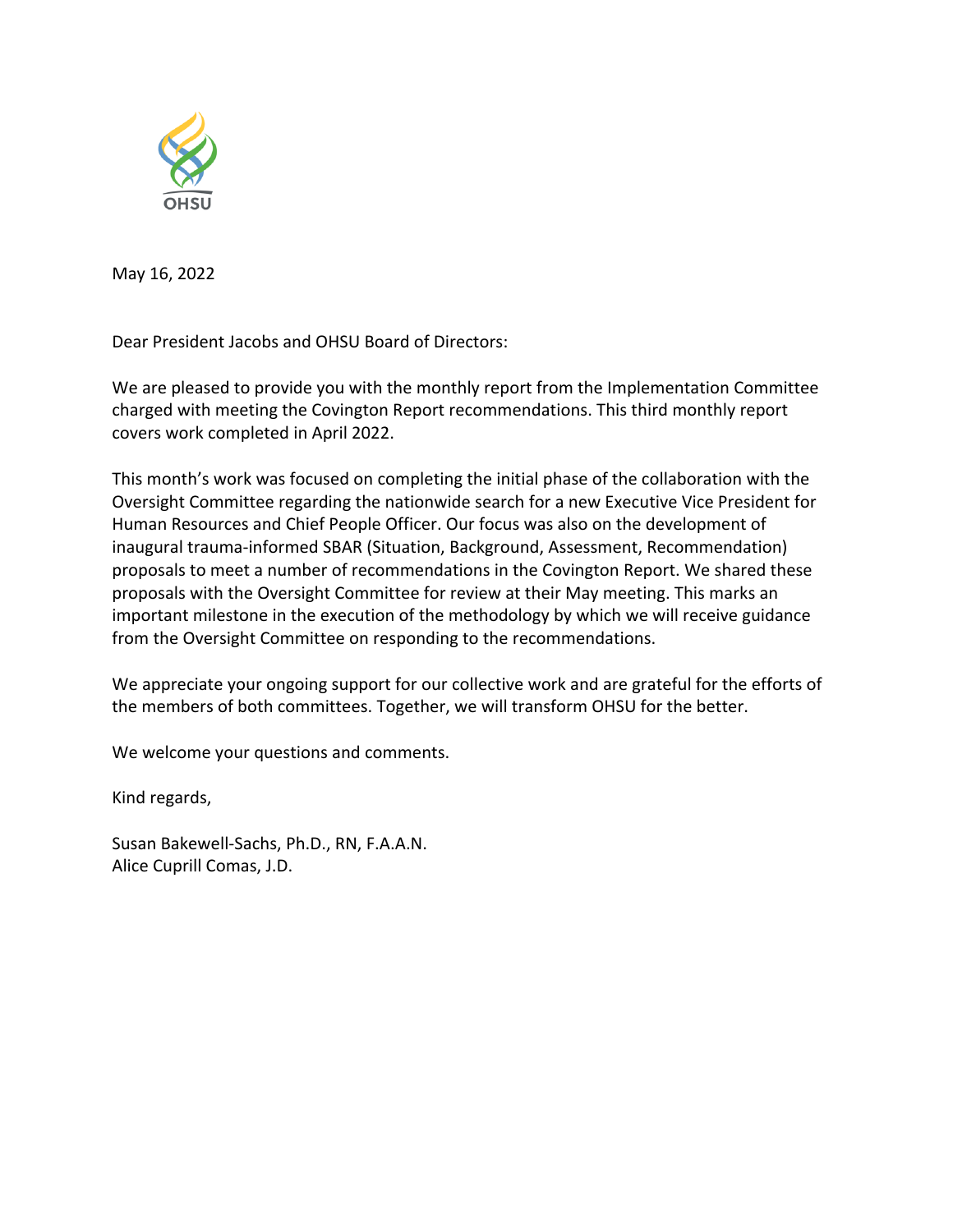### Implementation Committee Monthly Report

Report #3 covering: April 2022 Submitted by: Susan Bakewell-Sachs, Ph.D., RN, F.A.A.N., and Alice Cuprill Comas, J.D.

# 1. HIGHLIGHTS

The work responding to the Covington recommendations moved into a new phase in April after OHSU formally launched the nationwide search for a new Executive Vice President for Human Resources and Chief People Officer. The collaboration between the two committees on the EVP search helped to inform the development of the trauma-informed SBAR (Situation, Background, Assessment, Recommendation) model now being deployed to meet the Covington recommendations. This month, the Implementation Committee completed two inaugural SBAR proposals and initiated a review with the Oversight Committee. It is anticipated that the ensuing bi-directional iterative process between the committees and the associated revisions will culminate in an approval of the two SBARs. This month, the Implementation Committee also focused on developing the next set of SBARs to share with the Oversight Committee, on aligning work underway in Human Resources with the corresponding SBARs, and on expanding the communications framework to support communications related to workplace changes or information about new/updated policies, procedures or practices associated with meeting the Covington recommendations.

## 2. ACTIVITY OVERVIEW

The Implementation Committee met twice this month—April 6 and April 21, from 2:30 to 4:00 p.m. each time. This section of the monthly report summarizes the work undertaken by the Implementation Committee during these two meetings as well as relevant efforts completed between formal meetings. The five topics covered in Section 2 are listed here and discussed below:

- Status of trauma-informed SBAR proposals (two completed)
- Completion of a scope-of-work document linking Covington recommendation to SBARs
- Completion of an inventory of actions underway in Human Resources and AAEO that may help meet some Covington recommendations
- The co-chairs presentation to the OHSU Board of Directors
- The expansion of the communications framework

**Status of SBAR proposals (two completed).** During this period, the foundational efforts of the Implementation Committee since inception to develop an efficient and effective method by which the two committees would collaborate resulted in the completion of the inaugural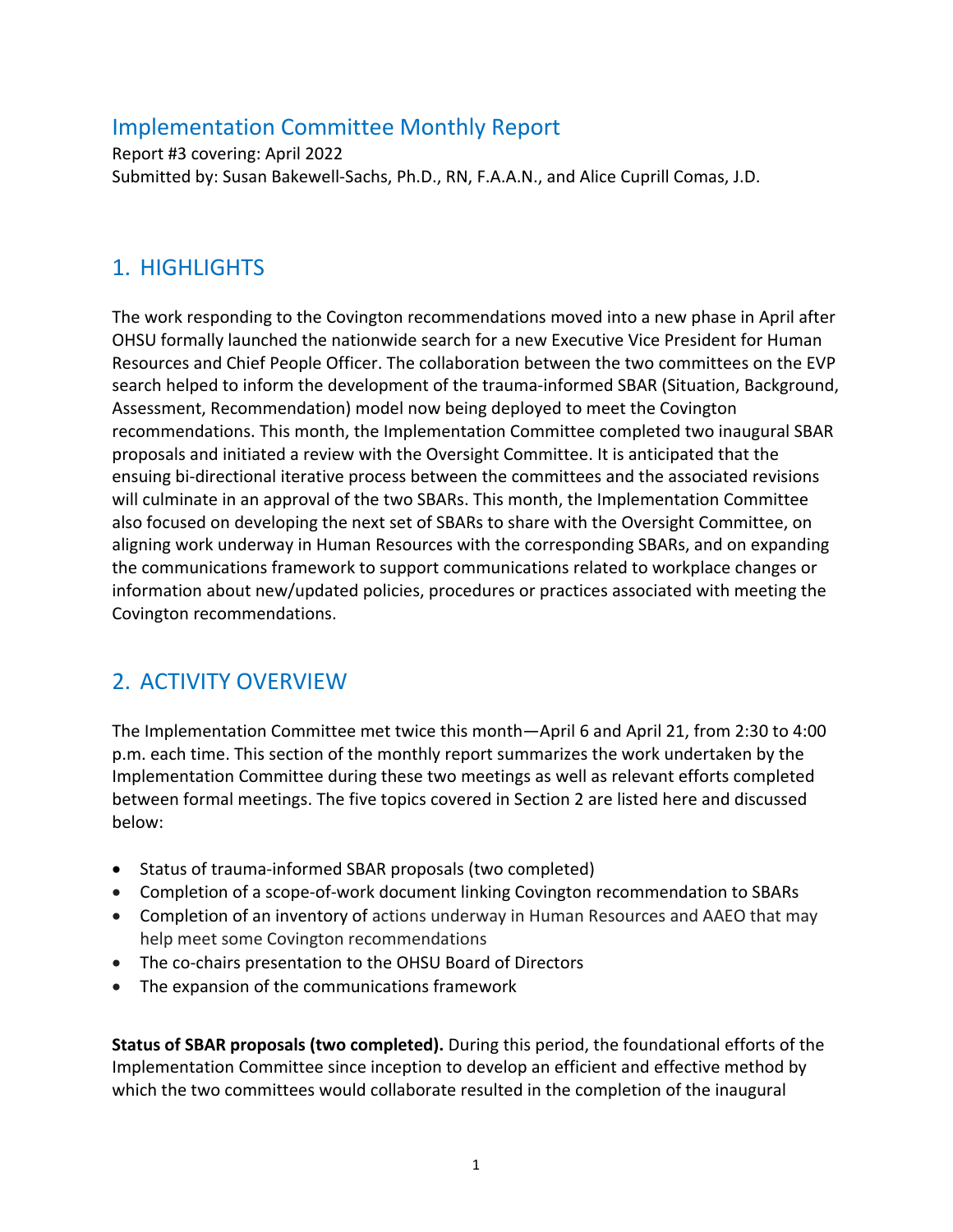trauma-informed SBAR proposals for several high-priority Covington recommendations. As described previously in March's report, the Implementation Committee has adopted the SBAR tool customized to include the trauma-informed "four-questions" lens. The SBAR tool— Situation, Background, Assessment, Recommendation—is a standardized OHSU project management tool (form) by which new projects, policies or other change efforts are concisely explained and justified.

During April's first meeting, committee members reviewed and refined the SBAR model conceptually, using an example focused on reinstating permission for OHSU managers to hire from outside the institution (a Covington recommendation associated with the broader goal to increase the diversity of OHSU's workforce). Based on this exercise, content for three SBARs was developed outside of the meetings by managerial leads and committee staff, and subsequently presented to the full Implementation Committee for discussion during the second meeting on April 21. Following this in-meeting review, the committee members decided that, with some additional edits, two of the SBARs were ready to be shared with the Oversight Committee for their input, and one required additional refinement and would be discussed again at a subsequent meeting before its release to the Oversight Committee.

The two SBAR proposals that were approved for presentation to the Oversight Committee were "*Realign the Affirmative Action and Equal Opportunity Department (AAEO)" and "Centralized Report Tracking – EthicsPoint."* These two SBARs address the following Covington Report recommendations:

- Establish AAEO as a separate, neutral, independent investigative and compliance function with responsibility for investigation of conduct that potentially violates Title VII or Title IX. To maintain its independence and neutrality, and ensure accessibility to students, separate AAEO from HR or CDI, which have fundamentally different objectives and goals. Instead, we recommend that AAEO report to Integrity, itself a compliance function, which reports to OHSU Legal. (Page 44 of the report)
- To reduce and focus the workload of AAEO investigators, consider transferring, with an appropriate transition and training plan, the handling of ADA employee accommodation requests from AAEO to HR (for the full lifecycle of a request through implementation of the accommodation). (Page 44)
- Promulgate clearer guidance concerning which investigations are to be conducted by AAEO and which are to be conducted by HR, as well as guidelines for when other departments, such as Legal, should be consulted in connection with investigations. (Page 45)
- Revise and streamline reporting and investigation procedures to ensure more clear and consistent processes for reporting parties, mandatory reporters and investigators (Page 45)

The provisional SBARs were distributed to the Oversight Committee members on May 4 for review and discussion at their May 12 monthly meeting. Implementation Committee co-chairs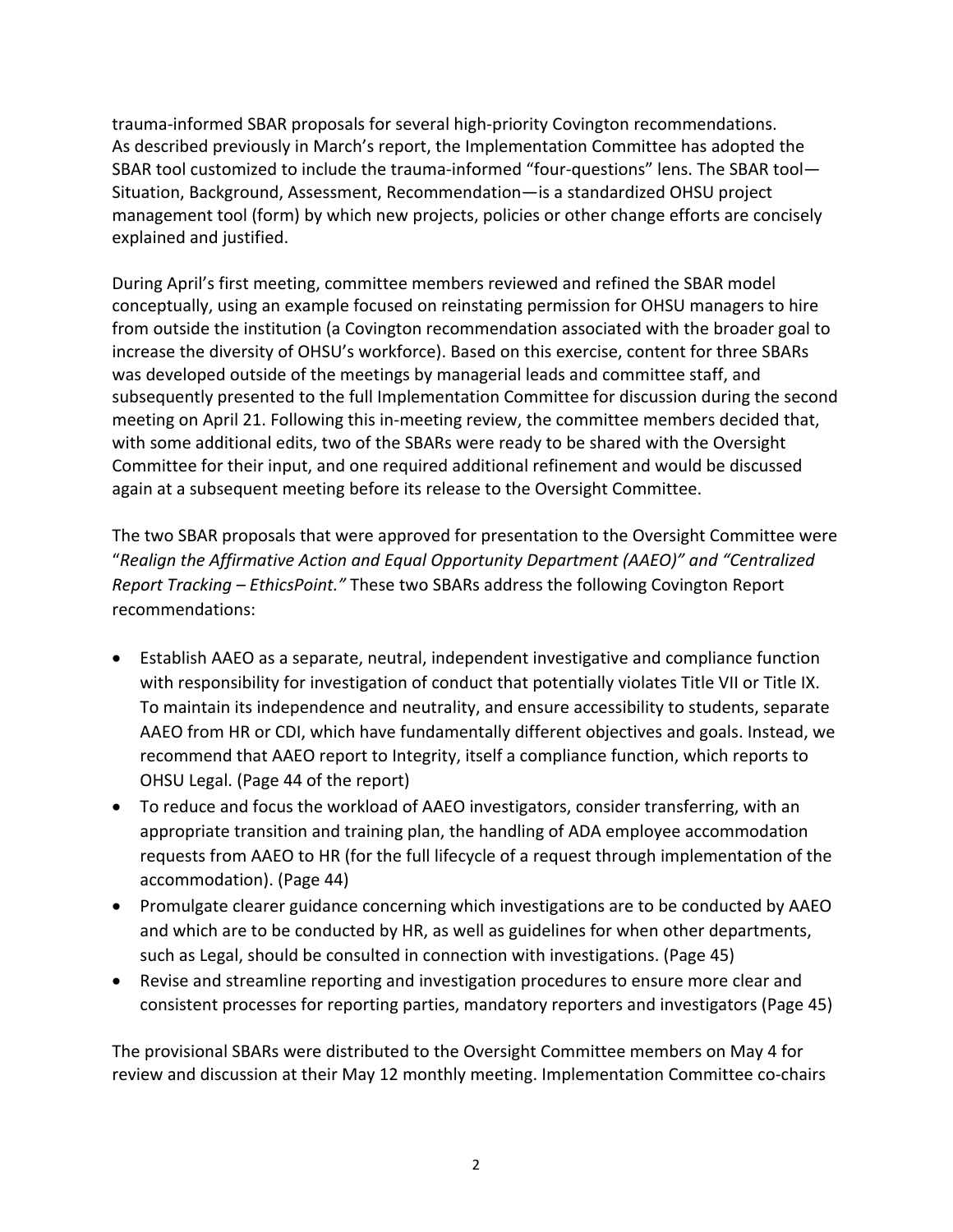Susan Bakewell-Sachs and Alice Cuprill Comas will attend part of this meeting to provide information on the two SBARs.

It is anticipated that the discussion of the inaugural SBARs will initiate a bi-directional process that will result in a final SBAR approved by the Oversight Committee from which a project execution plan—including scope, schedule and budget—will be subsequently developed. The review of the first two SBARs will provide preliminary information regarding the time the Oversight and Implementation committees may need to review each SBAR, and the type of feedback/refinements. In turn, this will help shape a broader understanding of the overall timeline for meeting the full suite of the Covington recommendations.

During April, the Implementation Committee also developed a preliminary prioritization list for the next set of SBARs. This sequencing ranks first those Covington recommendations for which internal work was already underway such that some or all of design of and/or content for the trauma-informed SBAR proposal are ready. As part of this prioritization, during April, committee staff met with the managerial leads of the eight workstreams to identify readiness and needs for immediate and future SBARs.

#### **Completion of a scope-of-work document linking Covington recommendation to SBARs.**

Within the Covington report, some recommendations are explicit and a corresponding SBAR is clear. For example, the recommendation to "establish AAEO as a separate, neutral, independent investigative and compliance function" results in a discrete and measurable outcome. In other cases, however, recommendations are broader, and will require integrated component SBARs. For example, the recommendation to "develop a strategic institution-wide DEI vision with actionable, meaningful, and prioritized initiatives to be led by CDI" may require more than one SBAR and overlaps with other Covington recommendations related to DEI, such as a later recommendation in the report that OHSU "ensure effective collaboration between CDI and all DEI-focused functions." This means a unique SBAR may play a role in meeting multiple Covington recommendations.

The adoption of the trauma-informed SBAR model requires, thus, identifying the SBAR or SBARs needed for each recommendation and identifying in what cases an SBAR might meet overlapping recommendations. This month, Implementation Committee staff in collaboration with workstream managerial leads, completed a provisional scope-of-work document in which the Covington recommendations are categorized within the eight workstream categories and then for each recommendation, relevant SBARs are explicitly identified. This effort provisionally identified a total of 29 discrete SBARs across the eight workstreams, which together capture the full suite of Covington recommendations. This scope-of-work document will serve as a managerial touchstone for the Implementation Committee.

Of note, the bi-directional review and refinement process for the two inaugural and subsequent SBARs will undoubtedly continue to reshape aspects of this provisional identification of 29 SBARs, as new ones are identified, and existing ones modified. For this reason, this scope-ofwork document is considered a "living" document and will be recast and updated as needed.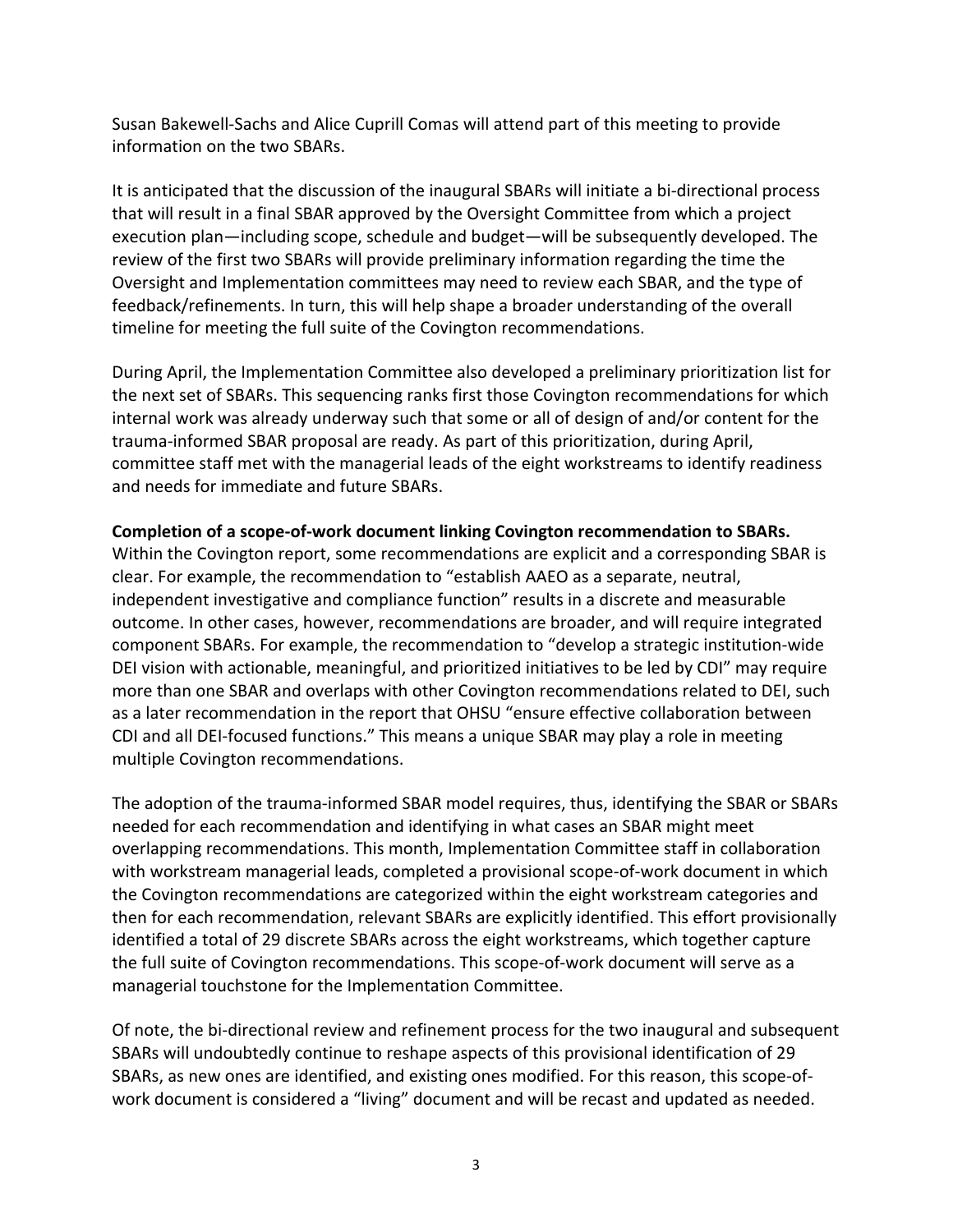**Completion of the inventory of actions underway in Human Resources and AAEO that may help meet Covington recommendations.** Many Covington recommendations focus on organizational changes to the OHSU Human Resources Department and have an impact on its existing policies, practices or procedures. Additionally, some recommendations focus on changes to the Affirmative Action and Equal Opportunity office. In both cases, efforts aligned with certain recommendations were underway prior to the receipt of the Covington Report. Understanding the full scope of this ongoing work ensures it will be appropriately integrated into and aligned with the SBAR proposal development for the corresponding Covington recommendations.

During April, Implementation Committee members representing Human Resources met with committee staff to develop a detailed alignment map of all activities underway in HR and AAEO that may fully or partially meet a Covington recommendation. A significant amount of overlap was identified, although the degree to which this work meets the Covington recommendations varies. Further, the Covington recommendations are, in some cases, structured such that they cut across programs and practices. For example, multiple recommendations reference changes to OHSU's Code of Conduct. A revision of OHSU's Code of Conduct has been in progress for more than a year, at the direction of President Jacobs. This ongoing revision of the Code of Conduct captures several of the diffused recommendations. The alignment mapping, thus, will provide workstream managerial leads with data and information needed to ensure that SBAR development leverages existing efforts and resources efficiently.

**The co-chairs presentation to the OHSU Board of Directors.** The co-chairs of both the Implementation Committee and Oversight Committee presented an update to the OHSU Board of Directors regarding the work responding to the Covington Report recommendations. These presentations were made on April 22 as part of the Board's regularly scheduled public meeting. Members of OHSU, the public and the media were invited to attend.

Presenting first, the Implementation Committee reviewed the progress to date, with Co-chair Alice Cuprill Comas stating, "We have spent a great deal of time grounding ourselves in traumainformed systems change, we want to do things differently, this is not a project to manage but a culture to change." Co-chair Susan Bakewell-Sachs provided an overview of the bi-directional process between the committees that was piloted successfully for the Executive Vice President for Human Resources and Chief People Officer recruitment and how this provided the necessary data and insights to develop a process for meeting other recommendations. The cochairs identified the eight workstreams into which the Covington recommendations have been categorized, provided an overview of the SBAR process, and described the trauma-informed Diversity, Equity, Inclusion and Belonging lens—the four questions that all SBARs must address.

A recording of both presentations to the Board has been posted to OHSU's intranet (O2) and the public-facing website. A summary of the Oversight Committee co-chairs' presentation to the Board of Directors is provided in that monthly report for April.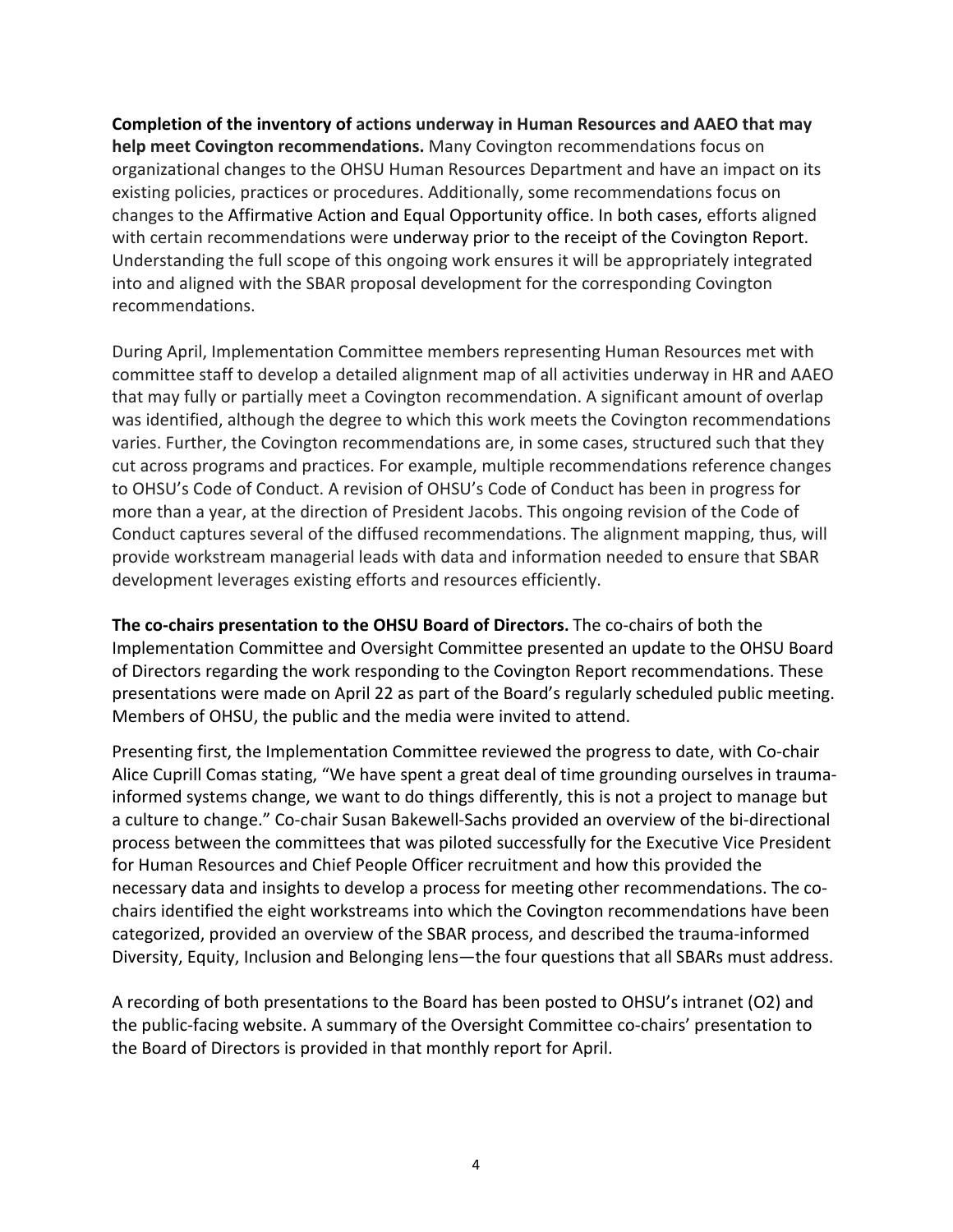**The expansion of the communications framework.** As the work responding to the Covington recommendations moves into its next phase with the SBAR development, a new framework to communicate details regarding changes to policies, procedures or practices affecting OHSU members is needed. Initial work to conceptualize this expanded communications framework and to identify staffing needs was undertaken in April. This framework will be organized around the eight workstreams so that each will have a communications staff person embedded in the proposal development and, ultimately, project execution. This structure will enable timely and accurate communications to OHSU members about the workplace effect of meeting the Covington recommendations.

In addition, planning for the first of a series of all-OHSU forums about the response to the Covington recommendations was initiated. President Danny Jacobs will host these forums, accompanied by co-chairs of both committees. These forums will provide opportunities for OHSU members to learn more about the response process, ask questions and share feedback.

## 3. PROGRESS AGAINST RECOMMENDATIONS

During this period, the nationwide search for the new Executive Vice President for Human Resources and Chief People Officer was launched. This collaborative effort informed the subsequent development of the trauma-informed SBAR model to develop proposals and receive feedback from the Oversight Committee regarding the Covington recommendations.

In April, the focus of the Implementation Committee was to execute on this trauma-informed SBAR model, moving the overall response process into a new phase. Two inaugural proposals were developed and shared with the Oversight Committee for review and feedback. The Implementation Committee developed a scope-of-work document organized around the eight workstreams into which all recommendations are grouped and now the corresponding 29 SBARs have been identified. Progress was made on prioritizing the next set of SBARs, based on design readiness due to work underway associated with the recommendations, and/or ease of implementation.

Additionally, infused through multiple Covington recommendations is an expectation that actions and outcomes to meet these recommendations will be broadly and effectively communicated. The work to expand the communications framework is intended to meet this common element.

## 4. ASSESSMENT AND LOOK AHEAD

Looking ahead, this committee will focus on six areas:

1. Developing the provisionally identified 29 SBAR proposals to meet the Covington recommendations to share with the Oversight Committee for review and feedback. This